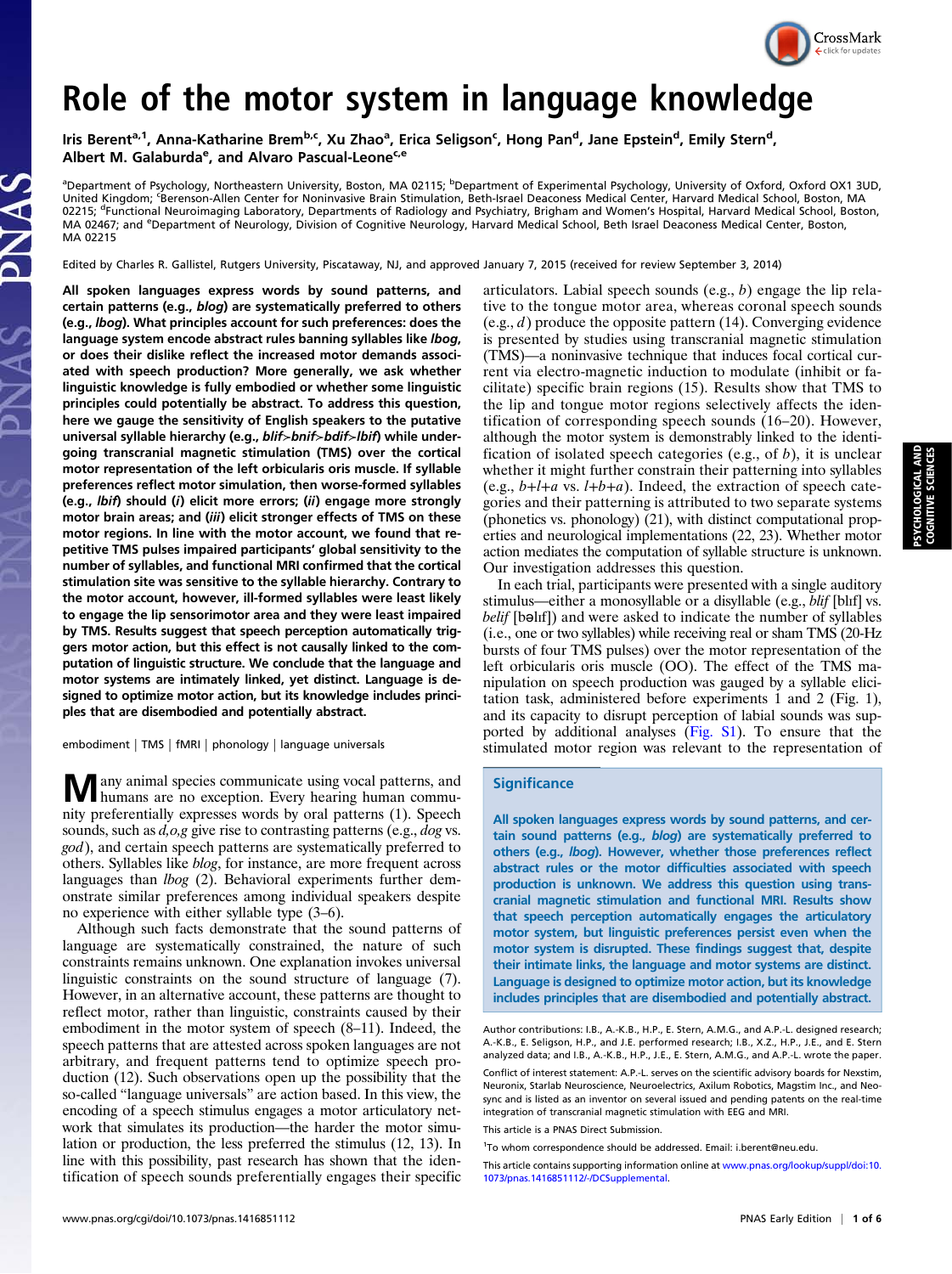

Fig. 1. The TMS procedure and its effect on speech production. During TMS trials, the coil was placed at a 45° angle, and electromyographic activity was recorded from the right first dorsal interosseus (FDI) and the right orbicularis oris (OO) muscle (A); the timing of repetitive TMS pulses relative in the experimental trial is depicted in B. C illustrates the effect of the TMS on speech production. The figure provides the waveform and spectrograms of two instances of the syllable pa. A first production is shown on the left, followed by four TMS pulses; the onset of the second pa syllable roughly coincides with the fourth pulse. TMS was associated with a marked perturbation in voicing and a delay in its onset (from 73 to 163 ms, for the first vs. second pa instance, respectively), along with a noticeable distortion in pitch (indicated by the dotted line).

syllable structure, we also confirmed its activation in a functional MRI (fMRI) experiment using the same task.

We compared responses to distinct syllable types, arrayed on a hierarchy based on their frequency across languages (3) and their structural well formedness (e.g., blif≻bnif≻bdif≻lbif; for linguistic definition;  $SI$  Text) (24). Past behavioral research has shown that speakers are sensitive to the syllable hierarchy even when none of these syllable types is attested in their language (3– 6). As the syllable becomes worse formed on the hierarchy, people tend to misidentify it as a disyllable (e.g., lbif becomes identified as *lebif*), and consequently, syllable count errors increase monotonically. Of interest is whether these errors reflect difficulties in the generation of a covert motor program. More generally, we ask whether people's knowledge of their native language consists of analog patterns of speech action, or principles that are algebraic, disembodied, and abstract.

We predicted that if linguistic well-formedness preferences reflect motor simulation, then  $(i)$  as the syllable becomes worse formed, syllable count errors should increase (e.g., more errors to *lbif* relative to  $blif$ ); (ii) speech motor areas of the brain should become more active on fMRI; and (iii) the effect of TMS on these motor regions should increase—the worse formed the syllable, the more likely it is to engage motor simulation, hence, the more susceptible to TMS. Furthermore, to the extent the dislike of illformed syllable reflects their excessive motor demands, then TMS should release such syllables from this burden and improve their identification. In contrast, if linguistic principles are disembodied and abstract (7, 21), then linguistic preferences, such as the syllable hierarchy, should persist irrespectively of TMS. Experiments 1 and 2 examine these predictions using TMS; experiment 3 uses an fMRI methodology.

## Experiment 1

To determine whether sensitivity to the syllable hierarchy requires motor simulation, in experiment 1 we examined the effect of TMS (sham vs. real, bursts of four TMS pulses at 20 Hz) on syllable count of four types of monosyllables, arrayed according to the syllable hierarchy (e.g., blif≻bnif≻bdif≻lbif). Items were presented in four blocks of trials, and participants were asked to discriminate those monosyllables (e.g., *lbif*) from their disyllabic (e.g., lebif) counterparts. The effect of TMS on sensitivity (d') was evaluated by means of 2 TMS/sham  $\times$  4 syllable type  $\times$  4 block order ANOVAs, conducted using both participants  $(F1)$  and items  $(F2)$  as random variables (separate results for monosyllables and disyllables are provided in [Fig. S2\)](http://www.pnas.org/lookup/suppl/doi:10.1073/pnas.1416851112/-/DCSupplemental/pnas.201416851SI.pdf?targetid=nameddest=SF2). The TMS  $\times$  syllable type interaction was significant [F1(3,24) = 3.27,  $P < 0.04$ ;  $F2(3,69) = 5.08$ ,  $P < 0.004$ ), and it was not further modulated by block order  $(F < 1)$ .

Inspection of the means of the sham condition (Fig. 2) suggests that, as the syllable became worse formed, sensitivity (d′) tended to decrease. Planned comparison indicated that syllables like *bnif* produced reliably higher sensitivity than *bdif*  $[t1(24) =$ 5.70,  $P < 0.0001$ ;  $t2(69) = 8.98$ ,  $P < 0.0001$ ], which, in turn, produced higher sensitivity than lbif—the worst formed syllable on the hierarchy  $[t1(24) = 6.19, P < 0.0001; t2(69) = 10.56, P <$ 0.0001]. Responses to *blif-* and *bnif-type* items did not differ  $(t <$ 1). This finding confirms past research showing that English speakers are sensitive to the structure of syllables even if they are unattested in their language (3–6). Of interest is whether the effect of syllable structure is eliminated by TMS.

Results showed that bursts of four TMS pulses attenuated participants' global sensitivity to the number of syllables. However, the effect of real TMS was confined to the better-formed syllables on the hierarchy—to syllables like *blif* and *bnif* ( $P$  < 0.03, Tukey HSD by participants and items), but it did not affect either *bdif* or *lbif* ( $P > 0.6$ , not significant). Moreover, participants remained sensitive to the syllable hierarchy despite TMS: sensitivity to the best-formed blif-type syllables was marginally higher than to *bnif-type* items  $[t1(24) = 1.35, P < 0.20; t2(69) =$ 2.38,  $P < 0.03$ ]; bnif-type syllables produced reliably higher sensitivity than *bdif*-type syllables  $[t1(24) = 2.31, P < 0.03; t2(69) =$ 4.25,  $P < 0.0001$ , which, in turn, elicited better sensitivity than lbif  $[t1(24) = 5.88, P < 0.0001; t2(69) = 10.07, P < 0.0001$ . These results suggest that English speakers are sensitive to the syllable hierarchy even when their lip motor area is disturbed by TMS.



Fig. 2. The effect of TMS on participants' sensitivity (d′) to syllable structure. Error bars are 95% CIs for the difference between the means.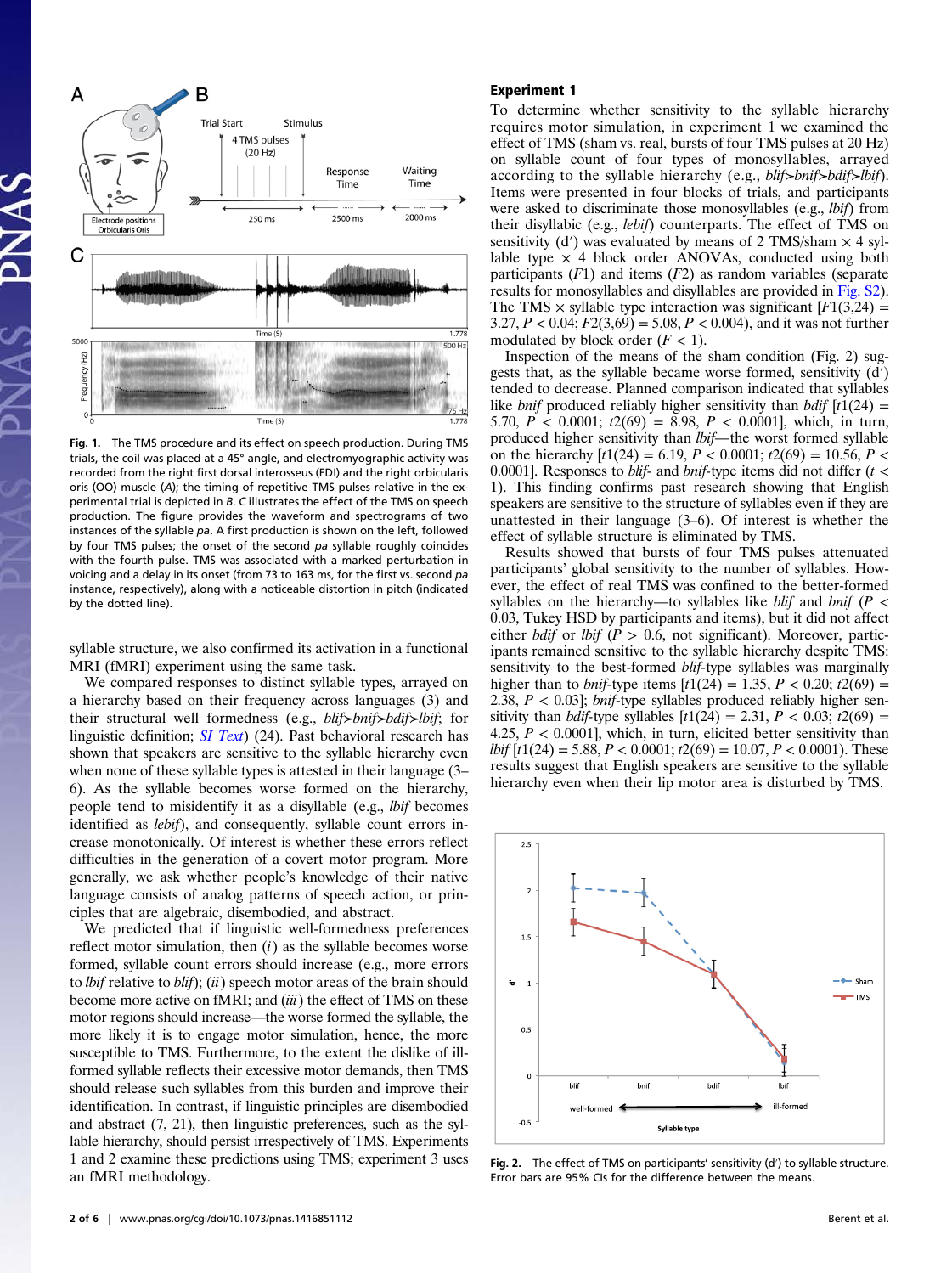## Experiment 2

To further assess the generality of these findings, in experiment 2, we gauged participants' sensitivity to another set of monosyllables that were all nasal-initial, unattested in English (e.g., *mlif*) vs. mdif). Because these two syllable types are closely matched for their articulatory sequence (they both begin with lip-tongue sequences), this manipulation offers a more precise test of the role of the lip sensorimotor region in their perception.

To generate these monosyllables (e.g., *mlif*), we asked a native English speaker to produce their disyllabic counterparts (e.g., melif), and we gradually spliced out the vowel  $e$  in steady increments, resulting in a six-step continuum ranging from the monosyllable (e.g., *mlif*, step 1) to a disyllable (e.g., *melif*, step 6). The critical comparison concerns the structure of the monosyllables in step 1—sequences such as *mlif* or *mdif*. Syllables like *mdif* are worse-formed relative to *mlif*, and they are also more prone to misidentification as disyllables (e.g., *mdif→medif*) (5, 6). If sensitivity to syllable structure relies on motor simulation, then TMS should attenuate the identification of monosyllables (at step 1), and its effect should be stronger for ill-formed, mdif-type syllables relative to the better-formed *mlif-ones*.

The effect of bursts of four TMS pulses was evaluated by means of a 2 TMS/sham  $\times$  2 syllable type (*mlif/mdif*)  $\times$  6 vowel duration ANOVA over the proportion of disyllabic responses (arcsine transformed). Results yielded a reliable interaction of syllable type  $\times$  vowel step  $[F(5,35) = 6.28, P < 0.0005]$ , which was not further modulated by TMS  $(F < 1)$ .\*

Inspection of the means (Fig. 3) suggests that TMS impaired identification. Contrary to the motor simulation hypothesis, however, TMS attenuated the identification of the better-formed *mlif* continuum, an effect that was marginally significant  $[t1(7) =$ 2.18,  $P < 0.07$ ]. In contrast, TMS had no measurable effect on the identification of the ill-formed *mdif*-continuum [e.g., *mdif*;  $t1(7) = 1.20, P > 0.27$ . Moreover, regardless of TMS, participants remained highly sensitive to syllable structure, resulting in the systematic misidentification of ill-formed mdif-type syllables relative to their better-formed *mlif-type* counterparts (in steps 1–5, Tukey HSD,  $P < 0.01$  for both TMS and sham). As expected, responses to disyllables (in step 6) did not differ ( $P > 0.49$ ), as both are well formed. These results converge with the findings of experiment 1 to suggest that people's sensitivity to the syllable hierarchy persists even when motor simulation is suppressed.

#### Experiment 3

The persistent sensitivity to the syllable hierarchy, despite the disruption of the lip motor area, appears to challenge the actionbased explanation for the syllable hierarchy. It is possible, however, that the syllable effect survived TMS because motor simulation was irrelevant to the identification of these stimuli. One possibility is that the lip motor area was not specifically engaged in motor planning—an explanation that appears unlikely, given that TMS disrupted the production of labial syllables ([Fig. S1\)](http://www.pnas.org/lookup/suppl/doi:10.1073/pnas.1416851112/-/DCSupplemental/pnas.201416851SI.pdf?targetid=nameddest=SF1), that all syllables in experiments 1 and 2 included a labial speech sound, and that the items in experiment 2 were strictly matched for their articulatory sequence (i.e., all comprised of labial-coronal combinations). Alternatively, ill-formed syllables (e.g., lbif, mdif) might have escaped the effect of TMS because their articulatory program was just too difficult to simulate even under the sham condition (i.e., a floor effect).



Fig. 3. The effect of TMS on the identification of nasal syllables. As the duration of the initial vowel (e) increased (e.g., from mlif, in step 1 to melif, in step 6), people were more likely to identify the stimulus as disyllabic. However, ill-formed monosyllables (e.g., mdif) were misidentified as disyllabic even in step 1, and this effect persisted even under TMS. Error bars are 95% CIs for the difference between the means.

If these explanations are correct, then the increased demands associated with the processing of ill-formed syllables should be evident in an increase in metabolic brain activity. To evaluate this possibility, in experiment 3 we used fMRI to gauge the involvement of lip motor area in performing syllable count with the same task and stimuli used in experiment 1. Of interest is whether the cortical motor region targeted by TMS in experiment 1 is activated by illformed syllables.

The fMRI experiment identified a sensorimotor lip area (14, 25) that was sensitive to the syllable hierarchy. This area matched the TMS stimulation site from experiments 1 and 2 (Fig. 4; for additional areas of activation, see ref. 26).

A 2 syllable (monosyllables vs. disyllables)  $\times$  4 type (large sonority rise, small rises, plateaus and falls e.g., blif, bnif, bdif, *lbif*, with a linear contrast of  $[-3/4 -1/4 1/4 3/4]$  whole-brain voxel-wise ANCOVA of the BOLD signal yielded an interaction in sensorimotor cortex at Brodmann area 4, in the region of the lip area (25). This interaction was significant ( $z = -3.02$ ).

The corresponding simple main effects of syllable type were significant in the ANCOVA for both monosyllables and disyllables (initial  $P < 0.01$ , uncorrected).

Contrary to the motor account, however, ill-formed syllables were associated with a decrease (rather than an increase) in the BOLD signal, whereas their disyllabic counterparts (e.g., lebif) tended to increase activation [possibly because these disyllables began with a sonorant sound, the perception of which engages the adjacent (25) larynx motor area].<sup>†</sup>

#### General Discussion

A large body of research indicates that the sound patterns of human languages are strictly and systematically constrained. Across languages, certain syllable types (e.g., blog) are overrepresented relative to others (e.g., lbog), and preferred syllables are more readily identified by individual speakers—both adults (14, 16–20) and infants (27). However, whether such preferences

<sup>\*</sup>Because the materials included three item pairs, our statistical analyses only used participants as a random variable. To further ensure that the ANOVA outcomes are not the result of artifacts associated with binary data, we also submitted the data to a mixed effect logit model. In line with the ANOVA, the logit analysis yielded a reliable interaction of vowel by syllable type ( $\beta = -0.29$ , SE = 0.11, Z = -2.67, P < 0.008), which was not further modulated by TMS ( $β = 0.08$ , SE = 0.12, Z  $≤ 0.7$ , P < 0.53, not significant).

<sup>&</sup>lt;sup>†</sup>The increased BOLD response to disyllables is not an artifact of their greater length, as activation in Broca's area (left posterior BA 45) exhibited the opposite pattern (i.e., stronger activation to monosyllables, and stronger effects for ill-formed syllables compared with well-formed ones); for details see ref. 26.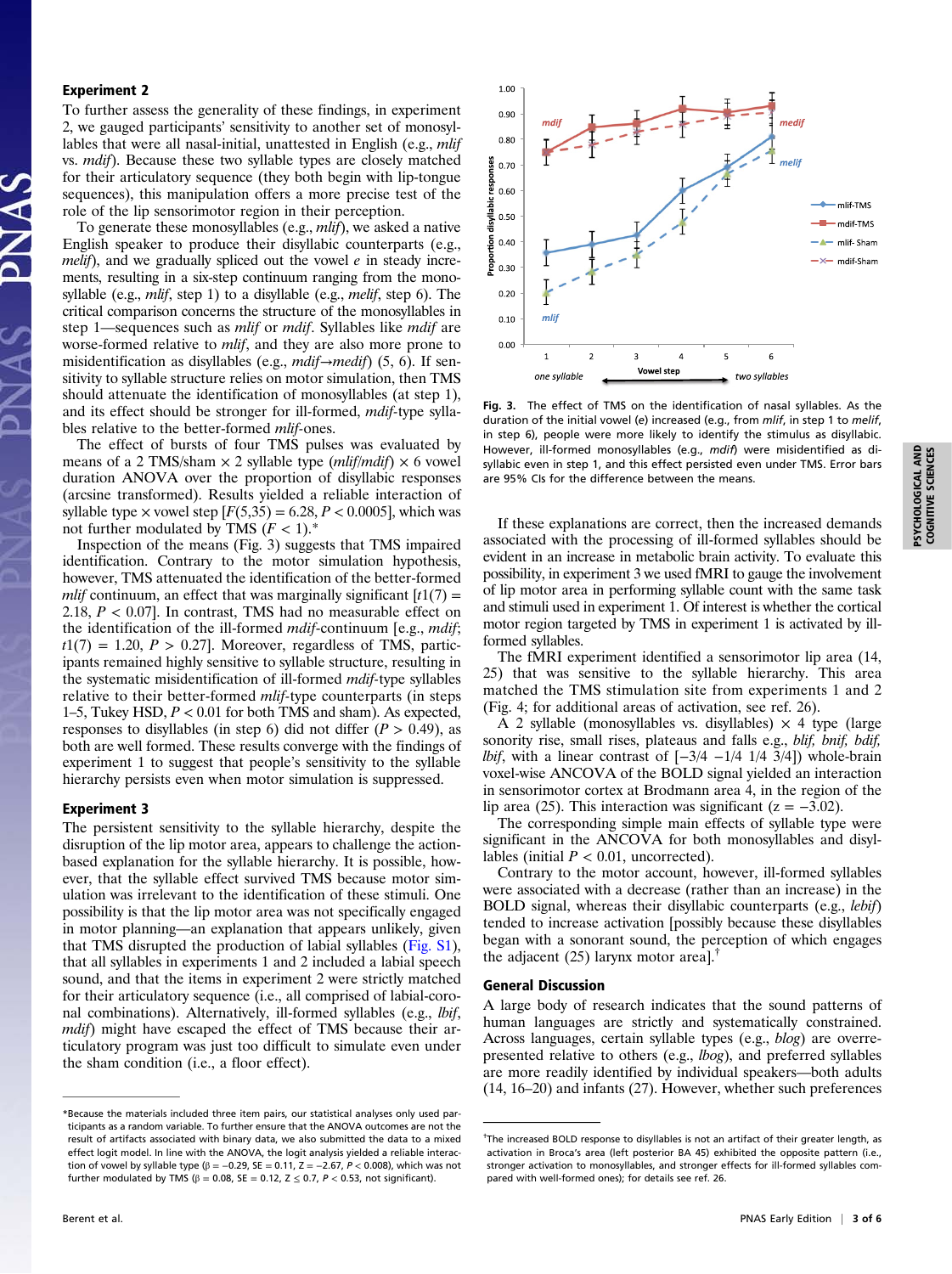

Fig. 4. The effect of the syllable hierarchy on the sensorimotor lip area. Syllable structure deactivated the lip sensorimotor area in the fMRI experiment  $[*P* < 1]$ 0.01, uncorrected, at MNI cortical coordinate (−48, −12, 39)], and this region was adjacent to the cortical area projected from the coordinates of the cortical representation of the OO stimulation site in the TMS study [MNI cortical coordinates (-59, -5, 39), shown by the red crosshatch in (A); these coordinates were averaged across all subjects]. Inspection of the BOLD signal (B) showed that as the syllable became worse formed, activation tended to decrease. The corresponding Z scores and coordinates are provided in C. Error bars are 95% CIs for the difference between the means. In this figure, we use an initial voxel-wise P value threshold at 0.05 for the purpose of visualization.

reflect abstract rules<sup> $\ddot{z}$ </sup> or the motor demands associated with speech production is unknown. Many previous studies have suggested that the identification of individual speech sounds (e.g.,  $b$  vs.  $p$ ) triggers motor simulation (14, 16–20, 28). These findings leave open the possibility that the combinatorial process that forms sound patterns (e.g., syllables such as blog vs. lbog) relies on algebraic rules, i.e., principles that are disembodied and abstract. To our knowledge, no previous research has examined this question.

Our research combines TMS and fMRI to examine this possibility. In line with the embodiment hypothesis, experiments 1–3 found that the identification of spoken syllables engages the articulatory motor system. These findings agree with previous studies (14, 16–20), demonstrating that speech perception automatically triggers action. However, our findings challenge the causal role of motor simulation in the computation of linguistic structure (29). Although the motor account predicts that illformed syllables should exert the greatest motor demands, our results show that ill-formed syllables are the least likely to engage the motor lip region and be impaired by TMS. These findings suggest that syllables like lbif are not disliked because of their online articulatory demands (i.e., greater motor demands→dispreference); rather, motor demands reflect their linguistic preference (dispreference→less simulation→fewer motor demands). Motor simulation is thus not the cause of linguistic preferences but its consequence.

Our results are limited inasmuch as the TMS procedure does not block motor simulation fully, and its application here was focused only on a single articulator—the lip. Such limitations notwithstanding, the most parsimonious explanation for the available evidence is that the motor system is preferentially engaged by well-formed structures (e.g., blif)—because they are well formed, easier to articulate, or similar to the syllables that exist in participants' language (i.e., English). The processing of cost of ill-formed syllables (e.g., *lbif*) must therefore arise from other sources—perhaps from the encoding of abstract linguistic restrictions on syllable structure that are shared across languages (7, 21).

In line with this possibility, past research has shown that people's sensitivity to the syllable hierarchy is unlikely to result only from linguistic experience [similar results obtain in neonates (27) and in adult Korean speakers whose language lacks onset clusters altogether (4)].

It is also unlikely that the misidentification of ill-formed syllables only results from low-level auditory or phonetic difficulties that prevent people from accurately registering the phonetic form of auditory inputs such as lbif. First, our past research has shown that sensitivity to the syllable hierarchy is found with printed materials (i.e., in the absence of any auditory input) (5, 30). Conversely, demonstrable damage to the auditory/phonetic systems does not attenuate the sensitivity of dyslexic individuals to the syllable hierarchy (31). Other evidence against the auditory/phonetic explanation is provided by the fact that, when it comes to the phonetic categorization of individual sounds, it is the unfamiliar (i.e., nonnative) (28, 32–34) or degraded (i.e., masked by noise) (35) sounds that are most likely to engage the motor system. This result stands in stark contrast to our present findings, where motor simulation is selective to the most familiar syllable types (e.g., *blif*). Finally, the acoustic/phonetic account is directly countered by additional analyses of our own findings from experiment 1 ([SI Text](http://www.pnas.org/lookup/suppl/doi:10.1073/pnas.1416851112/-/DCSupplemental/pnas.201416851SI.pdf?targetid=nameddest=STXT), [Fig. S3,](http://www.pnas.org/lookup/suppl/doi:10.1073/pnas.1416851112/-/DCSupplemental/pnas.201416851SI.pdf?targetid=nameddest=SF3) and [Tables S1](http://www.pnas.org/lookup/suppl/doi:10.1073/pnas.1416851112/-/DCSupplemental/pnas.201416851SI.pdf?targetid=nameddest=ST1) and [S2\)](http://www.pnas.org/lookup/suppl/doi:10.1073/pnas.1416851112/-/DCSupplemental/pnas.201416851SI.pdf?targetid=nameddest=ST2).

To gauge the contribution of low-level auditory/phonetic factors, we examined whether sensitivity to the syllable hierarchy can be captured by the duration and intensity of burst release a phonetic property of stop consonants that has been linked to the misidentification of monosyllables (e.g., the misidentification of bdif and bedif) (36). Results showed that the burst modulated performance in the sham condition, but its effect was entirely eliminated by the TMS manipulation. In contrast, TMS did not eliminate the effect of the syllable hierarchy, and the effect of syllable type remained significant even after the properties of the burst are statistically controlled ([Table S2](http://www.pnas.org/lookup/suppl/doi:10.1073/pnas.1416851112/-/DCSupplemental/pnas.201416851SI.pdf?targetid=nameddest=ST2)). Although these findings do not rule out all acoustic or motor explanations, they are consistent with the possibility that the syllable hierarchy reflects linguistic principles that are abstract.

Our results illuminate the nuanced links between the sound pattern of language and its speech vessel. The motor system of speech production undoubtedly shapes language structure and mediates its online perception, but despite their inextricable bonds, these two systems appear to be distinct. Such a design is

<sup>‡</sup> We use rules to refer to algebraic operations over variables, applying to either inputs or outputs. This definition encompasses the narrower technical notions of both grammatical rules (i.e., operations on inputs) and grammatical constraints (i.e., operations over outputs), used in linguistics.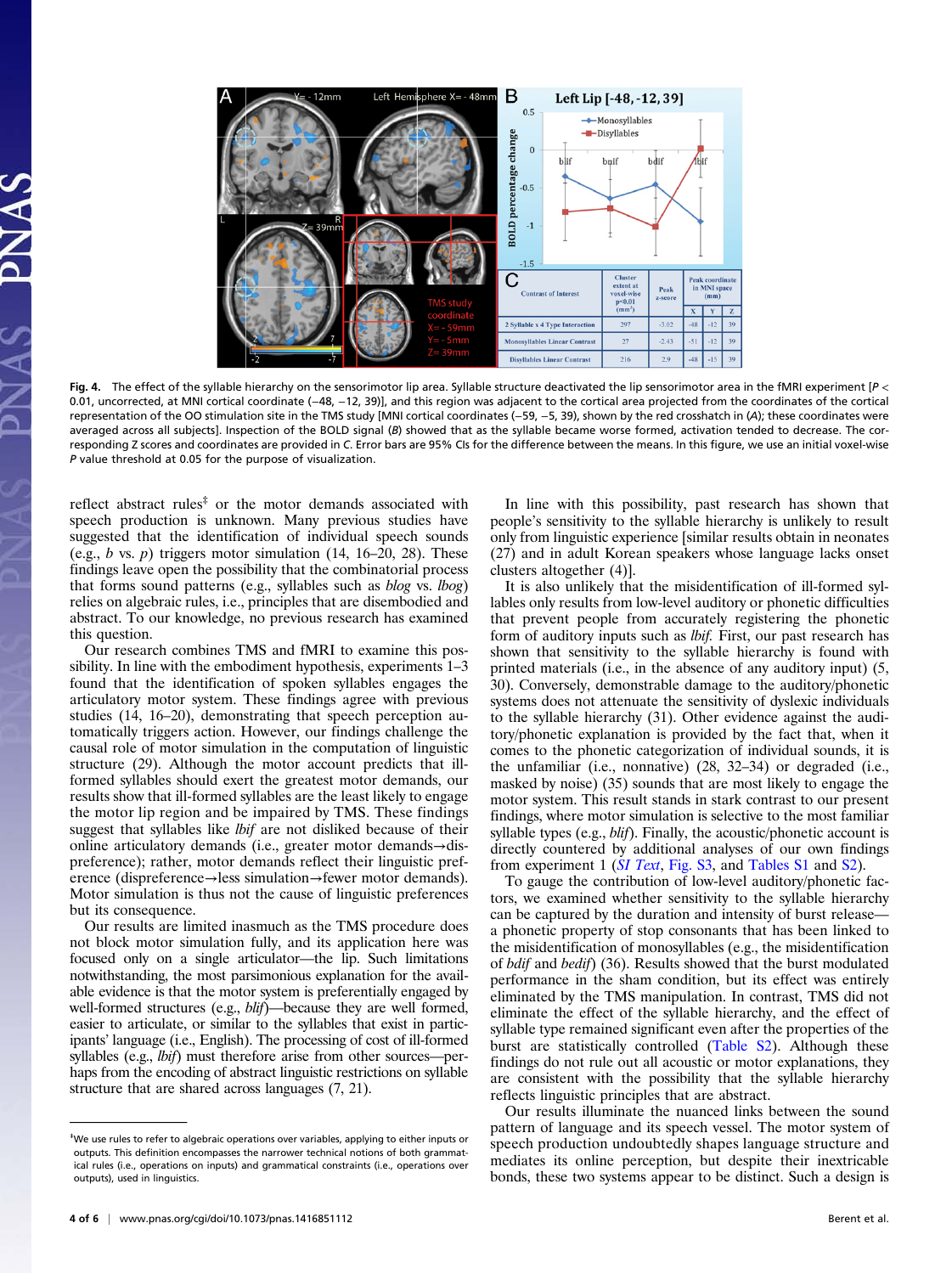only expected in view of the function of sound patterns in the language system as a whole. Indeed, the sound pattern of language has a double duty to follow (37). On the one hand, sound patterns must allow for efficient transmission of linguistic messages through the human body—preferentially, the oral articulatory system. At the same time, however, sound patterns must support the productivity of language—its capacity to form novel patterns by combining a small number of discrete elements. The reliance on abstract rules that are grounded in the speech system presents an adaptive solution that optimizes both pressures. How speech production shaped linguistic design in phylogeny and how it might constrain its acquisition in ontogeny warrant further study.

## Materials and Methods

### Methods for the TMS Experiments (Experiments 1 and 2).

Participants. We studied nine healthy, right-handed, native English speakers with normal hearing (mean age:  $20.4 \pm 1.59$  y, six males) in experiment 1 and eight from the same group in experiment 2 (mean age:  $20.6 \pm 1.77$  y, five males). Four additional subjects were excluded from the analysis, as their data were incomplete because of either programming errors ( $n = 2$ ) or their withdrawal from the experiment ( $n = 2$ ). All participants had acquired English before the age of 5 y and learned no other languages at home before the age of 10 y. Participants gave their written informed consent according to the procedures approved by the Institutional Review Boards of Beth Israel Medical Center and Northeastern University, and all study visits took place at the Berenson-Allen Center for Noninvasive Brain Stimulation at Beth Israel Deaconess Medical Center in Boston, MA. Handedness was assessed by the Edinburgh Handedness Inventory (38). Exclusion criteria included any psychiatric or neurological illnesses, metal in the brain, implanted medical devices, or intake of drugs listed as a potential hazard for the application of TMS (39).

Study design. In this single-blind, randomized cross-over study, participants received real or sham TMS in counterbalanced order on two study visits separated by at least 1 wk. During the experiment, participants were presented with novel auditory words and asked to indicate whether they included one syllable or two. Before each experiment, participants practiced the language tasks for 3 min. All stimuli were presented aurally through a computerized program and in-ear headphones. The stimulation target was determined by applying repetitive TMS pulses to the lip motor area (OO muscle). It was defined as the spot eliciting the largest TMS-induced motor evoked potentials (MEPs) in the OO muscle. Bursts of four biphasic TMS pulses (20 Hz) were triggered 50 ms after onset of each trial via key press by the participant. Fifty milliseconds after the fourth pulse, the auditory stimulus was presented, and participants were given 2.5-s response time followed by a rest period of 2 s (Fig. 1B). To ensure that the TMS manipulation affected articulation, we assessed speech production by an elicitation task, administered before experiments 1 and 2.

Elicitation task. During elicitation, participants were asked to produce 10 repetitions of a given syllable/syllable combination while undergoing TMS either real or sham (the real/sham condition always matched the subsequent experimental session). Single syllables were pa, ba, ta, and da; the syllable combinations were ba-pa and da-ta. The effect of real TMS on this elicitation task was evident as illustrated in Fig. 1C. A formal analysis of the TMS on articulation was not done because (unlike the perceptual experiments), the application of TMS was not synchronized with the onset of production. The number of productions, the number of TMS applications, and their onsets were not controlled.

Experiment 1. The experiment presented four types of monosyllables beginning with a consonant cluster, along with their disyllabic counterparts. For the sake of expository convenience and comparison with our past research, we refer to those monosyllabic stimuli as, blif, bnif, bdif, and lbif and to their disyllabic counterparts as belif, benif, bedif, and lebif; for the full list of stimuli, please see [Table S3](http://www.pnas.org/lookup/suppl/doi:10.1073/pnas.1416851112/-/DCSupplemental/pnas.201416851SI.pdf?targetid=nameddest=ST3). These monosyllables differed on their well formedness across the syllable hierarchy (3, 24), ranging from the best formed (blif, type 1) to the worst formed (lbif, type 4). Most monosyllables (types 2–4) were unattested in English. Items were sampled from the materials used in past research (3, 4). They were arranged in quartets, matched for their rhyme (the final vowel and consonant), and were produced by a native Russian speaker (because all syllable types are possible in Russian, these stimuli can be produced naturally by speakers of this language). Disyllables contrasted with their matched monosyllables on the presence of a schwa between the two initial consonants (e.g., /blif/-/bəlif/). Each monosyllable type included 24 items, for a total of  $24 \times 4 \times 2 = 192$ trials. The 24 quartets were divided into four blocks of 48 trials each. These

items were presented twice at two separate visits (randomized for order): once with real TMS and once with sham TMS (a total of 384 trials, eight blocks).

Experiment 2. The materials consisted of two types of continua used in our past research (6). Each such continuum ranged from a monosyllable (e.g., mlif) to a disyllable (e.g., melif), by gradually increasing the duration of the schwa (/ə/) in six steps. In both continua, the monosyllabic end point was unattested in English, but in one continuum, the monosyllable was well formed across languages (e.g., mlif), whereas in the other, it was ill formed (e.g., mdif). These items were further matched for their articulatory sequence (labial-coronal; [Table S4\)](http://www.pnas.org/lookup/suppl/doi:10.1073/pnas.1416851112/-/DCSupplemental/pnas.201416851SI.pdf?targetid=nameddest=ST4). The experiment included three such continua pairs, giving rise to 36 trials per block (3 pairs  $\times$  6 steps). These blocks were repeated eight times (in counter balanced order): four times with real TMS, and four times with sham TMS (a total of 288 trials) on two separate visits.

EMG. EMG activity was recorded from the right first dorsal interosseus (FDI) and right OO muscles (Fig. 1A). The ground electrode was placed over the ulnar styloid process. EMG was band pass filtered (20–2,000 Hz) and digitized at a sampling rate of 5 kHz (Software: Spike2 V7; Device: Micro 1401; Cambridge Electronic Design Ltd.).

TMS. Neuronavigated TMS (in bursts of four biphasic pulses at 20 Hz) was applied using a figure-of-eight coil attached to a magnetic stimulator (Neuronavigation: Brainsight; Rogue Research; TMS: MagPro ×100, coil: MCF-B65; MagVenture). Peak of motor cortical representation for OO was located on average at following MNI (40, 41) coordinates (experiment 1, x/y/z: −68.97 ± 9.02/−3.57 ± 12.61/44.95 ± 14.86; experiment 2, x/y.z: −70.23 ±6.09/  $-2.82 \pm 12.61/41.61 \pm 13.41$ ). The coil was placed tangentially on the head with the handle pointing backward at an angle of 45° (Fig. 1A). During sham stimulation, the edge of the coil was placed on the head. Resting motor threshold (RMT) for FDI and active motor threshold (AMT) for OO were assessed at the first study visit, and hotspots were marked on participants' anatomical MRI. These hotspots were used as stimulation targets during the experiments. If the first study visit involved sham stimulation, RMT and AMT were assessed again before the real TMS visit. RMT for FDI was defined as the minimum stimulation intensity required to elicit an MEP of at least 50 μV in 5 of 10 trials. AMT for the OO muscle was defined as the minimal stimulation intensity required for eliciting an MEP of at least 200 μV in 5 of 10 trials during isometric contraction. Participants practiced the maintenance of isometric OO contraction (pursing lips) with the help of visual feedback of ongoing muscle activity. They were then asked to maintain this activity level to assess AMT.

As the tolerance of single pulses is different from repetitive pulses, stimulation intensity was adjusted to participants' individual comfort level. Participants were initially given four consecutive pulses over the OO hotspot at 80% of AMT and intensity was gradually adapted in steps of 5% not exceeding 120% of AMT (experiment 1/2: mean % of stimulator output: 61.56  $\pm$  6.17/59.00  $\pm$  5.32; mean % of AMT: 77.78  $\pm$  11.17/76.25  $\pm$  10.89). Adverse effects of TMS were assessed with a questionnaire.

Methods for the fMRI Experiment (Experiment 3). Experiment 3 consisted of an interrogation of an existing data set (26) to address the role of the lip motor area in performing the syllable count task. The materials consisted of a subset of the materials from experiment 1, and the task was identical to experiment 1, but experiment 3 was administered to another group of participants, distinct from the one in experiments 1 and 2 ( $n = 14$ , M = 22.57 y, 10 females, right-handed native English speakers).

The NNL fMRI Hardware System (NordicNeuroLab) with E-Prime2.0 Professional software (Psychology Software Tools) was configured and programmed for sensory stimulus delivery and response recording that were synchronized with a Siemens MAGNETOM TIM Trio 3-T MRI scanner (VB17A; Siemens Medical Solutions), equipped with a standard 12-channel head coil. The fMRI experiment was conducted with a tailored scanning protocol with two anatomical image acquisitions and a series of fMRI runs using a modified gradient echo EPI sequence that allows one to insert periods of "silent" time in the pulse sequence (during which magnetization is maintained). The auditory stimuli were presented only during the predetermined silent gaps in the acquisition chain (42, 43) and synchronized with the auditory stimulus presentation via E-Prime and NNL fMRI Hardware System. In this eventrelated experimental design, each trial had only one silent volume (1.2 s, during which the short 1-s stimulus was delivered), followed by 10 volumes of acquisition (12 s, resting state, serving as the baseline).

The fMRI imaging data processing procedures were performed using laboratory optimized Statistical Parametric Mapping (SPM) software (44, 45), and a whole-brain voxel-wise multilevel random-effects model in an ANCOVA setting was estimated to detect activation and deactivation patterns in BOLD signal with particular focus on the effect of the syllable  $\times$  type interaction at the lip sensorimotor area. Additional information concerning the methods and analysis are detailed in ref. 26.